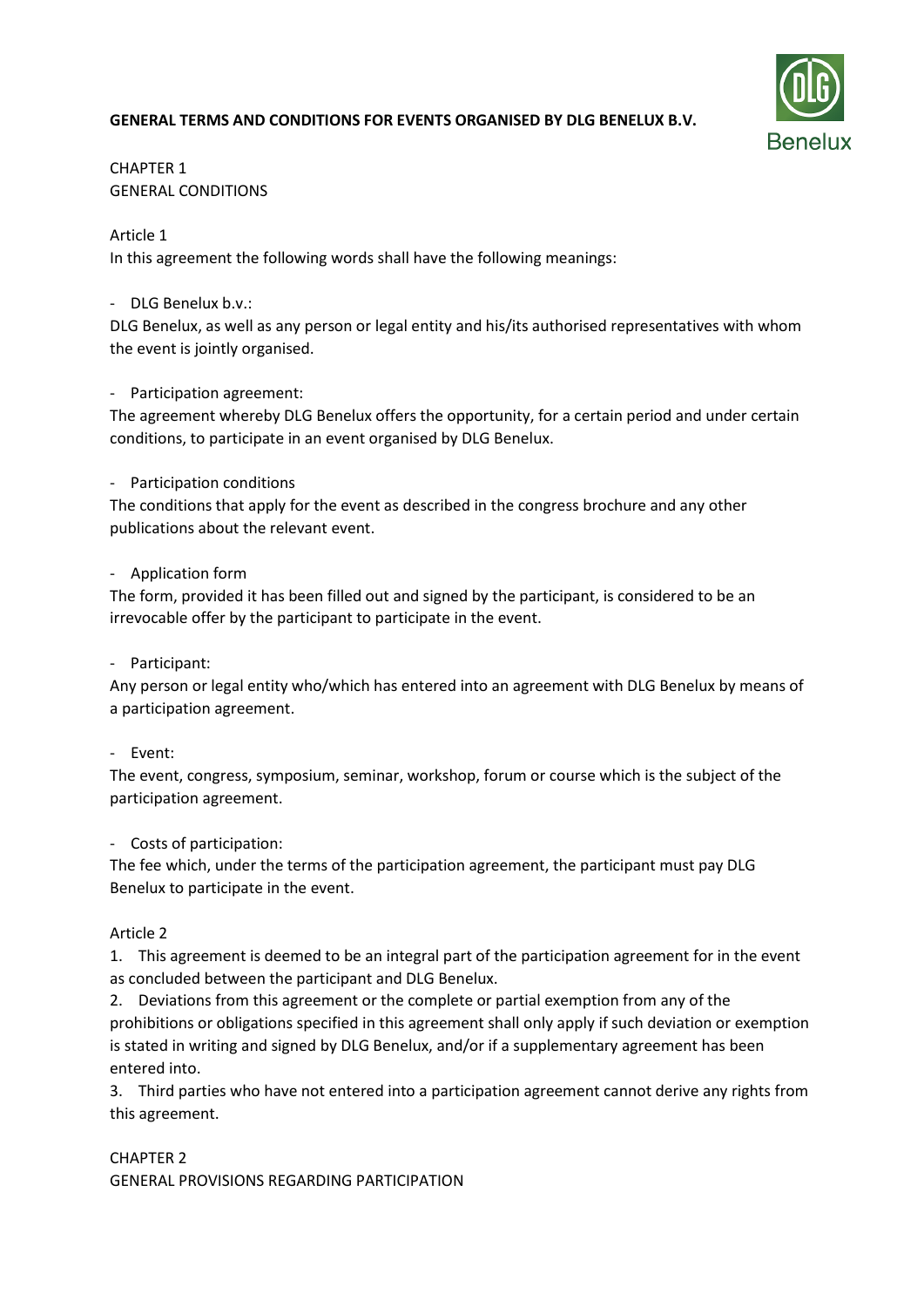### Article 3

1. The organisers reserve the right to alter the dates, times and site of the event as listed in the conditions of participation or to cancel the event at all times, if this is a consequence of exceptional circumstances which have arisen through no fault of their own, without this giving the participants any right whatsoever to claim compensation from the organisers for any damages, in whatever form or for whatever reason such damages may have arisen.

2. The special circumstances referred to in paragraph 1 include, but not limited to: insufficient interest on the part of participants, disagreement within the branches of industry concerned, acts of war, civil commotion, strikes or lockouts, shortage of labour, default or failure of suppliers, government action, intervention, law or regulation, military activity, act of God, fire or flood, which circumstances, in the opinion of DLG Benelux and after weighing the interests of all parties, could endanger the success of the event.

3. Changes in dates, times and site such as referred to above do not give participants the right to completely or partially cancel their applications.

4. In the case that event needs to be rescheduled due to the Covid-19 situation, the entire booking of the participant will be rolled over to the next edition.

5. Under no circumstances can a participant claim any right to compensation from DLG Benelux for damages as a result of a decision such as described in paragraph 1 of this article.

6. If the event includes both a congress and a trade fair, these will be considered two separate events. They can never be regarded as one event. Cancellation of one event shall not give the participant any rights regarding the other event.

7. DLG Benelux reserves the right to ask any additional information from visitors and participants.

8. In the case of cancellation at his own request, the participant is obliged to reimburse any other costs incurred by DLG Benelux. The participant cannot claim compensation for any loss suffered directly or indirectly as a result of the provisions in this article.

# CHAPTER 3 PARTICIPATION

## Article 4

1. During the agreed period the participant has the right of access to the space in which the event is held. This right is granted through a participant's badge. The participant's badge is strictly personal. 2. Moreover, the participant has the right to receive the congress proceedings, if published, of the relevant event.

3. Moreover, the participant has the right to attend any other joint sessions, if organised during the event, such as lunches, coffee and tea breaks, receptions, dinners and trips, unless DLG Benelux has determined that participating in one of the above events is not free of charge. If the participant pays for these additional costs he may also attend these extra sessions.

4. The participant has the right of access to the trade fair, which may or may not be open to the public, (including a free copy of the catalogue), provided that this trade fair coincides with the event, and is held in the same complex and for the same target group.

5. In the case of cancellation at his own request, the participant is obliged to reimburse any other costs incurred by DLG Benelux. The participant cannot claim compensation for any loss suffered directly or indirectly as a result of the provisions in this article.

6. If the participant does not attend the event, he will retain his right to receive the congress proceedings, provided that DLG Benelux has received the full amount due for participation.

7. By entering the event or program, you enter an area where photography, audio, and video recording may occur. You consent to interview(s), photography, audio recording, video recording and its/their release, publication, exhibition, or reproduction to be used for news, web casts, promotional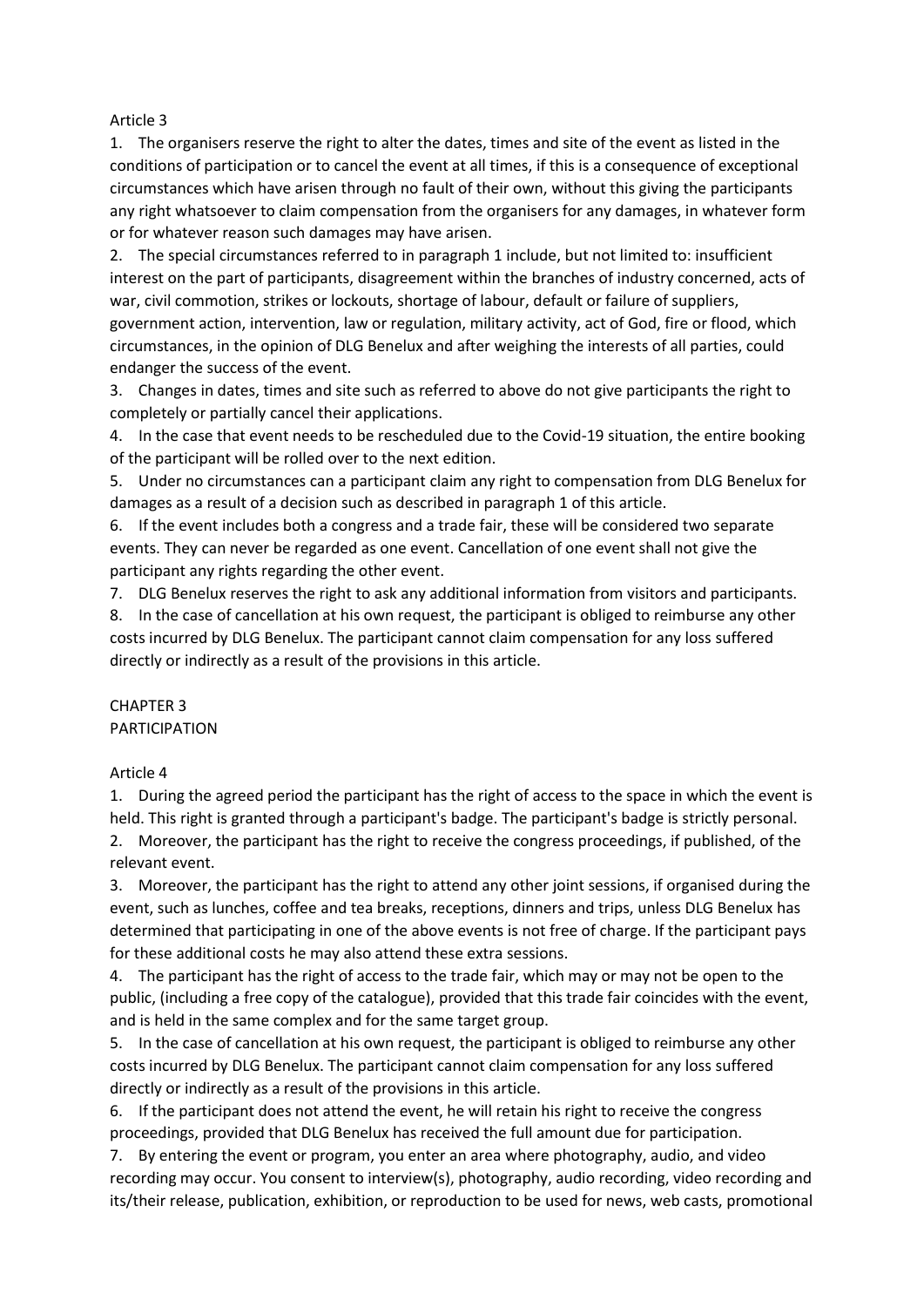purposes, advertising, inclusion on websites, social media, or any other purpose by DLG Benelux and its affiliates and representatives. Images, photos and/or videos may be used to promote similar DLG Benelux events in the future, highlight the event and exhibit the capabilities of DLG Benelux. 8. By entering the event or program, you release DLG Benelux, its officers and employees, and each and all persons involved from any liability connected with the taking, recording, digitizing, or publication and use of interviews, photographs, computer images, video and/or or sound recordings. 9. By entering the event premises, you waive all rights you may have to any claims for payment or royalties in connection with any use, exhibition, streaming, web casting, televising, or other publication of these materials, regardless of the purpose or sponsoring of such use, exhibiting, broadcasting, web casting, or other publication irrespective of whether a fee for admission or sponsorship is charged. You also waive any right to inspect or approve any photo, video, or audio recording taken by DLG Benelux or the person or entity designated to do so by DLG Benelux. You have been fully informed of your consent, waiver of liability, and release before entering the event.

## CHAPTER 4

## APPLICATION/PAYMENT/CANCELLATION

#### Article 5

1. The application to participate in an event must be submitted on an application form which is made available to the participant. If this form is signed by an employee who is not empowered to commit the participant concerned, DLG Benelux will consider this to be the signature of an authorised person and will therefore require the participant to accept any and all consequences arising from this application.

2. Filling out, signing and submitting the application form is deemed to be an irrevocable offer by the participant to participate in the event. This offer shall be deemed accepted by DLG Benelux as soon as DLG Benelux receives a signed agreement of participation from the applicant.

3. Where appropriate DLG Benelux may decide to offer the participant the possibility to choose between participation for the duration of the entire event or only a part thereof. In such cases, the participant can make his choice known on the application form and the provisions in paragraph 1. and 2. of this article shall also apply.

4. In exceptional cases, the organisers may decide that an application will not be accepted.

#### Article 6

1. The participation fee is payable in one instalment;

a. 100% of the amount for participation within 14 days of the date of the invoice.

b. If the participation agreement is dated less than 14 days before the start of the event, the due amount is payable immediately, or must have been received by the organisers before the first day of the event.

2. In exceptional cases the organiser can decide to offer a discount for early bookings.

3. The participant is liable for all fees payable to DLG Benelux regarding his participation, irrespective whether or not these costs were occasioned by the participant himself of by third parties on his behalf.

4. If any amount due to DLG Benelux is not paid on time, the statutory interest will be charged as from the date on which the debt becomes due and payable. Collection costs will be charged to the participant, whereby the out-of-court collection costs are set at 15% of the principal amount.

5. DLG Benelux is entitled to set off payments made in respect of participation to reduce still unpaid claims against the participant arising from previous participation.

6. If a participant has not paid the amounts due within the specified period, the organisers retain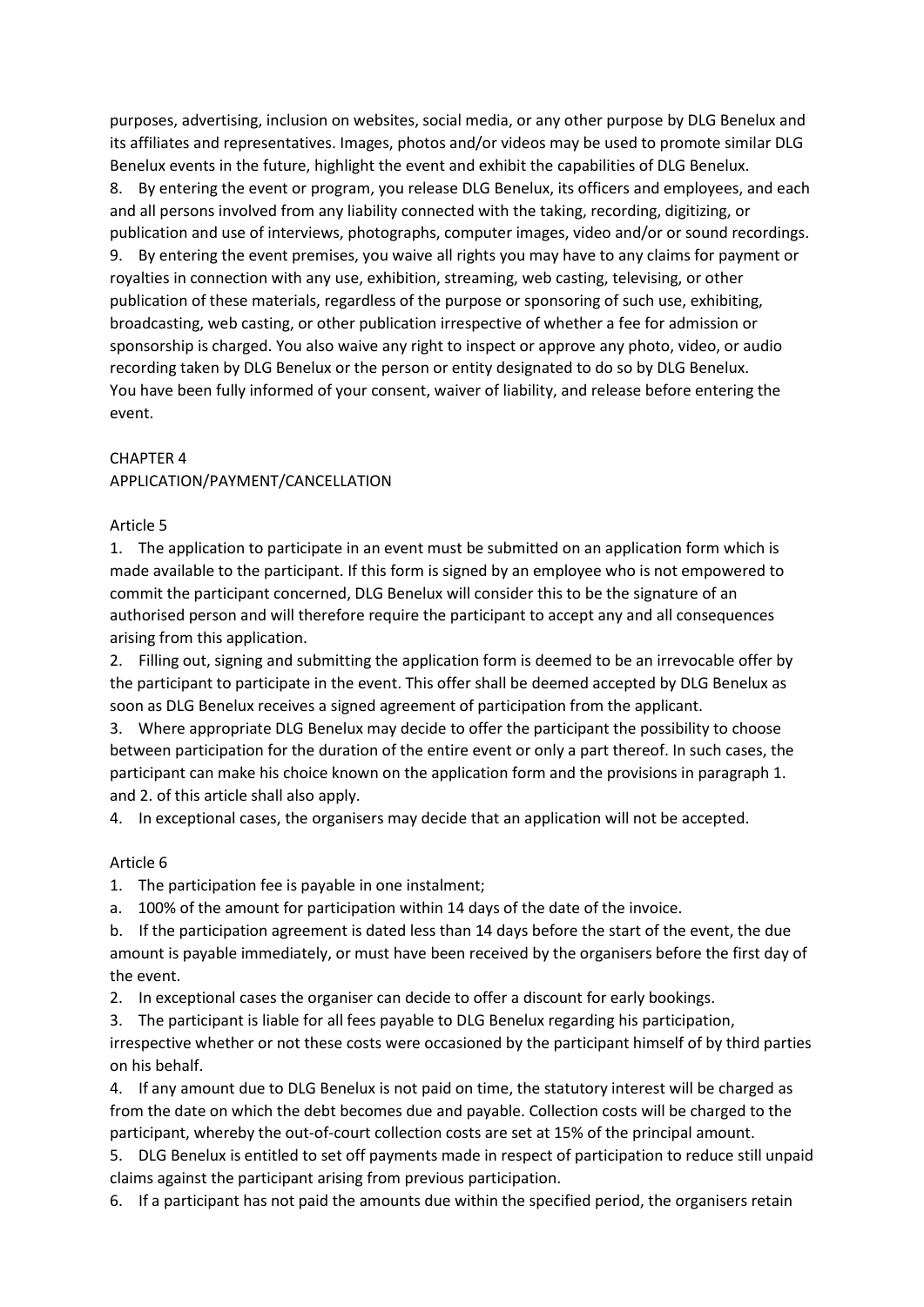the right to refuse him access to the event, without prejudice to the organiser's right to claim full payment of these amounts.

7. In the situation as referred to under paragraph 6 of this article, no restitution can be claimed of amounts already paid.

8. Payments which the participant claims he is due from DLG Benelux may not be offset against the payments which are owed to DLG Benelux by the participant. Neither can the participant claim a right to suspend performance in respect of such payments.

# Article 7

An application cannot be withdrawn or altered unilaterally by the participant. If a participant wishes to cancel a previously submitted application, a written request to this effect must be sent to the organisers by registered post. The organisers may grant a request for cancellation of the application as long as the participant has fulfilled payment of the cancellation charges as follows:

1. - If the application is cancelled before October 15th, 2022, the participant will receive a full refund of the participation fees paid to DLG Benelux minus administration costs of € 100.

- 100% of the participation fee if the application is cancelled after October 15th, 2022.

2. In the case of cancellation, the participant is entitled to send a substitute. A written request to this effect should be sent to the organisers. This substitute must be an employee or official of the same company or organisation as the participant.

3. DLG Benelux is entitled to withdraw the participant's badge at any time and to deny the person concerned access to the event.

4. If, at any time after entering into the participation agreement, the participant is declared bankrupt or a petition is filed for the suspension of payments, the participation agreement shall be dissolved immediately through the mere occurrence of any of the said events and the participant is liable to payment of the full fee for the event, without prejudice to DLG Benelux's right to claim costs, damages and interest.

# CHAPTER 5 PROHIBITORY PROVISIONS

# Article 8

Without the written permission of or on behalf of the organisers, the participant is not permitted to:

1. Conduct a survey amongst the visitors and participants of the event within the complex used for the event or on the surrounding grounds or premises.

2. Carry out activities which, in the opinion of the organisers, cause damage or negatively affect the event as a collective manifestation, even if these activities are not directed at one or more specific participants or groups thereof. All this insofar as the activities cannot be regarded as customary in normal competitive relationships.

# CHAPTER 6 INSURANCE / LIABILITY

# Article 9

1. The organisers, managers, their authorised representatives and the staff of the complex or event cannot be held liable for any damages, of whatever nature, occurring as a result of damage to or loss of goods, nor for any damages arising from any other defects in the accommodation or the surrounding grounds, nor for any damage to goods or persons arising from any cause whatsoever, if and insofar as such damage or loss is not covered by third party liability insurance taken out by the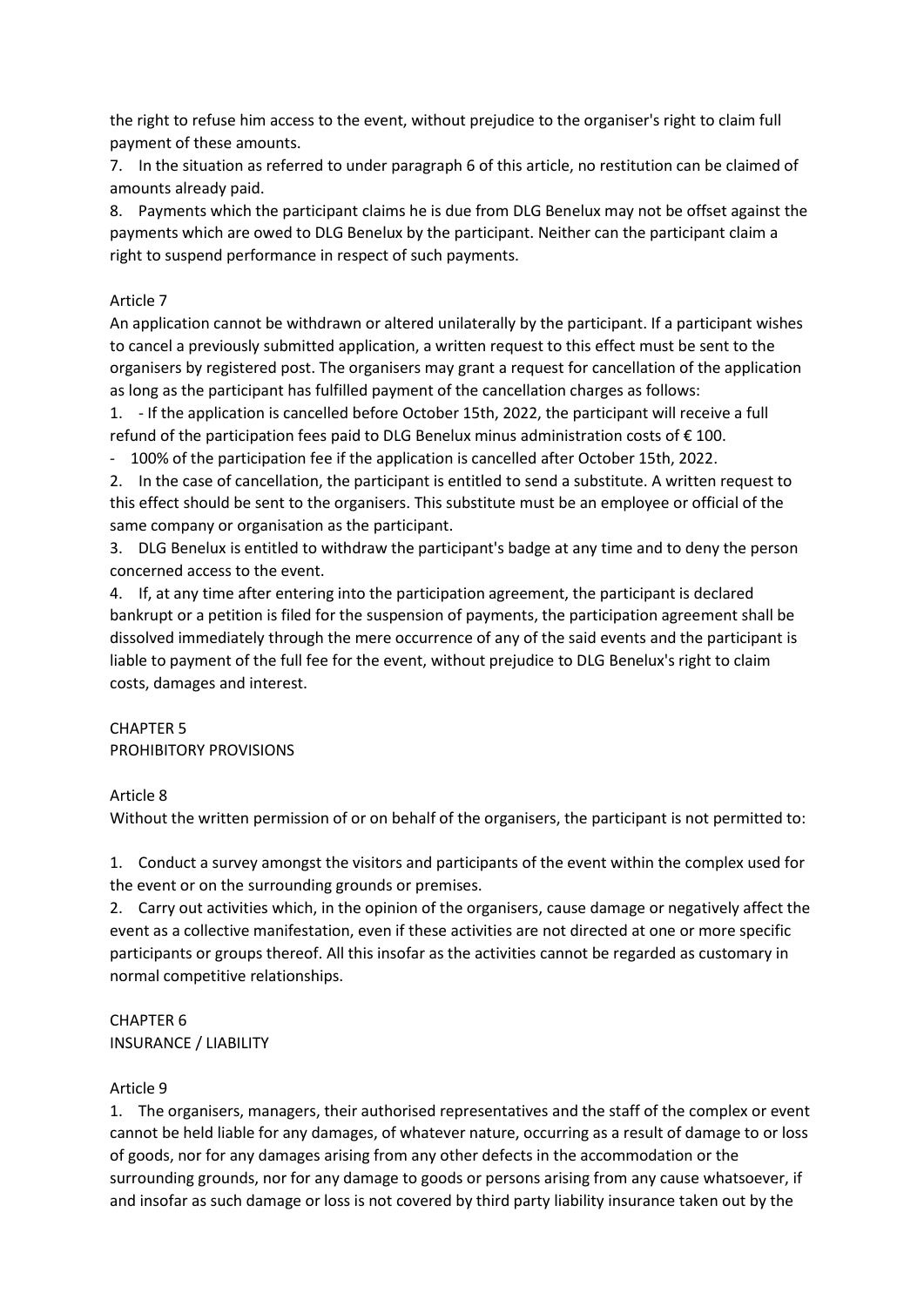## organisers.

2. The participant is liable for and is obliged to take out insurance against all damage of whatsoever nature or harm occasioned to persons working for the organisers and/or the staff working in the complex, and he is required to indemnify the organisers and the staff of the complex from all claims which others may exercise against the organisers and/or the staff of the complex.

3. DLG Benelux is not liable for any damage, of whatsoever nature and under whatever title, suffered directly or indirectly by the participant, including consequential losses and damage as a result of theft, vandalism or whatever other cause, if such damage is caused by third parties.

4. The participant shall indemnify DLG Benelux against all claims made by third parties for damage, of whatsoever nature and under whatever title, caused by the participant himself.

# CHAPTER 7 MAINTAINING ORDER

## Article 10

1. The organisers are entitled, without any legal intervention, to take one or more of the following steps and measures, if necessary at the expense of the participant, against any participant who acts contrary to any of the provisions of this agreement or the participation conditions or who fails to comply with any instruction issued by or on behalf of the organisers:

a. to withdraw the participator's badge issued to him and to deny that person involved access to the event with immediate effect.

b. to exclude the participant involved from participation in any events to be organised in the future.

#### CHAPTER 8 SPECIAL PROVISIONS

#### Article 11

If the participant fails to comply with any regulations, conditions or instructions DLG Benelux has given or will give, then DLG Benelux is entitled to take the necessary measures at the expense and risk of the participant, to ensure that such regulations, conditions or instructions will be fulfilled, or to exclude the participating organisation from the event.

#### Article 12

1. DLG Benelux can accept no liability for damage or loss, under whatever name, whether suffered directly or indirectly by the participant, including damage due to theft, destruction or whatever other cause, if this damage or loss is caused by third parties.

2. The participant shall indemnify DLG Benelux against all claims from third parties, for damage or loss, under whatever name, caused by the participant himself.

#### Article 13

In the case of events which, in accordance with the participation agreement, are subject to special conditions, these conditions are deemed to be incorporated into this agreement. Insofar as they are in conflict with or deviate from this agreement, the provisions of the special conditions shall prevail.

#### Article 14

If the provisions of this agreement are in conduct with or deviate from the conditions stated on the application form, then, if this application resulted in a participation agreement, the conditions of the application shall prevail.